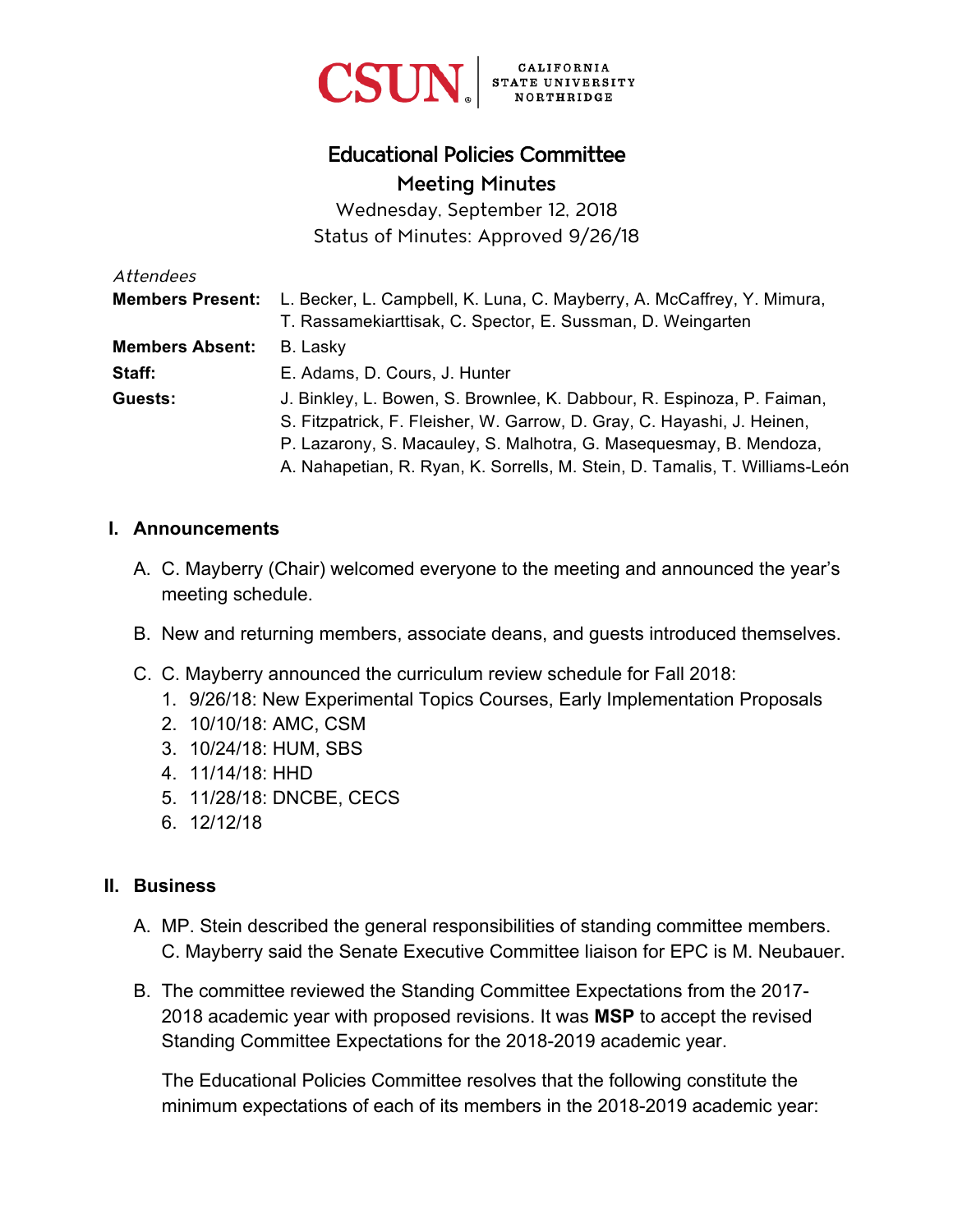- 1. Attend the entirety of every meeting and participate actively in meetings.
- 2. Thoroughly and thoughtfully read all distributed materials prior to the meeting.
- 3. Volunteer for subcommittees or other tasks (such as serving as the EPC rep at program review meetings) as the need arises so that the workload can be spread fairly among members of the committee.
- 4. Ensure that the climate of the committee is conducive to all viewpoints receiving a full and fair hearing.
- C. The minutes from 5/2/18 were **MSP approved** as revised (one abstention).
- D. C. Mayberry informed the committee that B. Lasky volunteered to attend the Chicana/o Studies Program Review Exit Meeting on 9/20 from 4:30–5:30 p.m.
- E. L. Becker reported on the Asian American Studies program review exit meeting. He said the program received a positive review and was commended for high impact practices, community service learning, independent study research projects, and attention to GE writing and oral communication. Recommendations included increasing budgetary resources and ideas to reframe the department's good work related to student success and retention of first-year students. GE recertification/assessment workload in a department such as AAS was also expressed as a concern.
- F. C. Mayberry encouraged the committee to read the Standard Operating Procedures. She gave a brief overview of the curriculum review process, criteria for early implementation, and information that needs to be included in proposals.
- G. C. Mayberry asked the committee to read the GE Task Force report and recommendations available on the [GE Task Force](https://www.csun.edu/faculty-senate/ge-task-force) website, letters from the president and interim provost, and timeline on the [Faculty Senate](https://www.csun.edu/faculty-senate) website.

E. Adams updated the committee that a small group, including the president, interim provost and faculty president, among others, had a meeting with Chancellor's Office representatives during the summer about EO 1100R. The CO reiterated that the exceptions to keep Section F and the additional year to implement upper division Section E were still in effect. CSUN asked for an additional year to come into alignment with the rest of EO 1100R and that request was granted. The campus is expected to be in alignment for the freshman class of Fall 2019 and transfer students entering in 2021. Current students and the next two years of transfer students will follow Plan R. A chart was distributed to show one possible GE structure under EO 1100R.

MP. Stein said that the president's implementation of EO 1100R negates the Faculty Senate vote last year. The Faculty Senate will need to decide how to proceed. She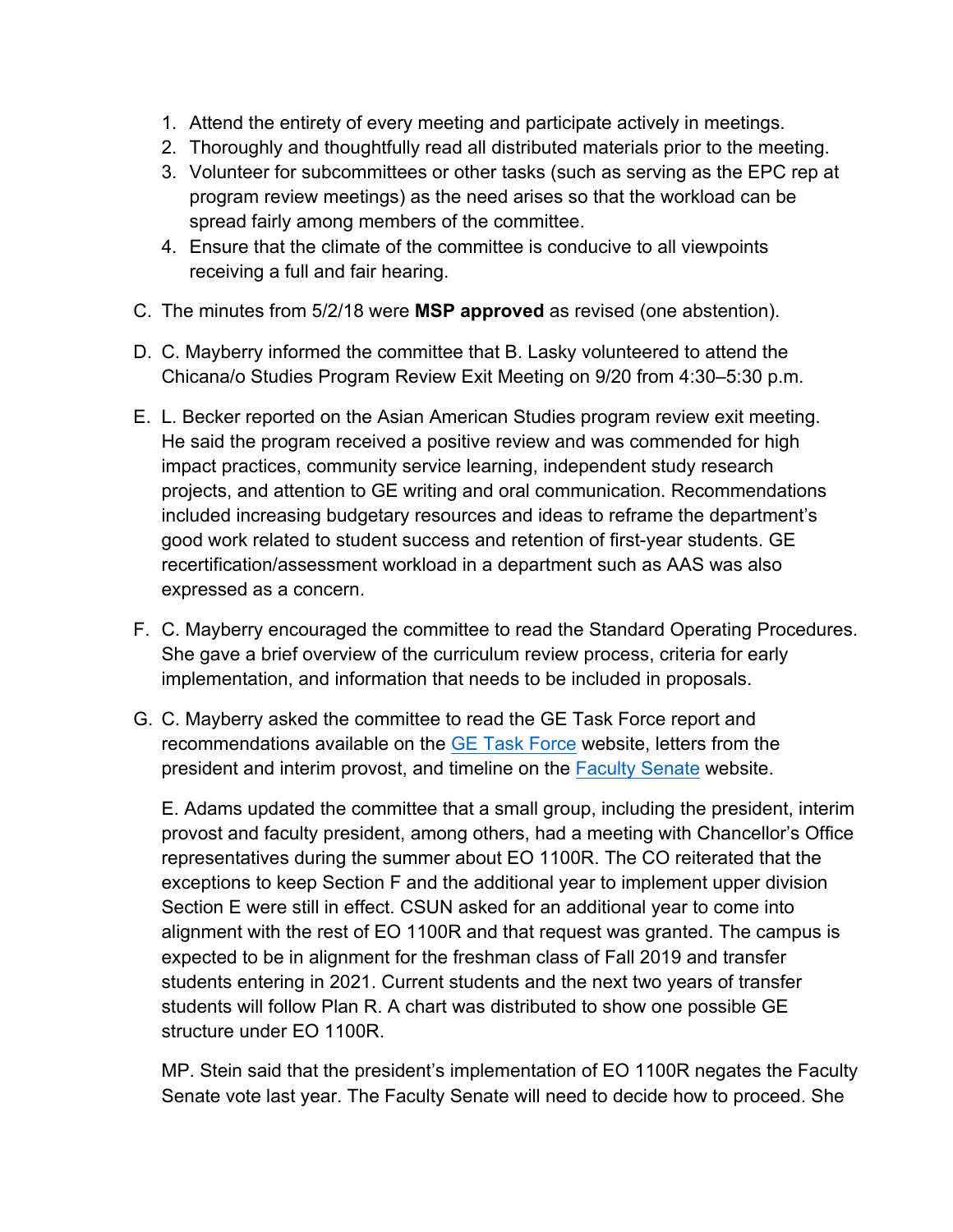said that choosing to do nothing will cause the president's office to dictate how the campus aligns. The alternative is to accept the structure and use it to the advantage of the campus. In either case, Section F remains.

C. Mayberry called on guests who requested to speak about EO 1100R. Several voiced their concerns about the president's implementation of EO 1100R and questioned the authority of the chancellor and president to implement changes to the structure of curriculum without faculty support. C. Mayberry and MP. Stein answered general questions; however, some of the questions were not within the purview of EPC and instead need to be addressed to the Faculty Senate.

D. Gray asked if GE Task Force recommendations that are unrelated to EO 1100R could be reviewed by EPC. E. Adams said the GE Task Force is the body charged with looking at GE and their recommendations can be considered by EPC.

C. Mayberry thanked everyone for their comments and discussion.

- H. C. Mayberry presented potential policy items for the committee to consider this academic year. The policies include Scheduling of Instruction, Office Hours, Class Attendance, Double Majors in the Same Department, and Second Baccalaureate Honors at Graduation.
- I. The following items were informational and not voted on (effective Spring 2019). **SELECTED TOPICS**

## **Mike Curb College of Arts, Media, and Communication**

- 1. JOUR 495BSB Covering the Business of Show Business (3)
- 2. JOUR 495CC Crisis Communication (3)
- 3. JOUR 495EJ Environmental Journalism (3)
- 4. JOUR 495EPR Entertainment Public Relations (3)
- 5. JOUR 495SJ Sports Journalism (3)

## **College of Humanities**

- 6. CHS 495RR Resisting Racialized Gender State Violence (3)
- 7. ENGL 421SF Science Fiction and Popular Culture (3)
- 8. ENGL 495LA The Language of La-La-Land: Reading & Writing Los Angeles (3)

## **College of Social and Behavioral Sciences**

9. CJS 454MS – The Mind and the Criminal Justice System (3)

## **PREVIOUSLY OFFERED EXPERIMENTAL TOPICS**

## **Mike Curb College of Arts, Media, and Communication**

- 10. ART 396SD Social Impact Design (3) *(previously offered Spring 2018, Fall 2018)*
- 11. ART 396UX User Experience and User Interface Design (3) *(previously offered Fall 2017, Spring 2018, Fall 2018)*